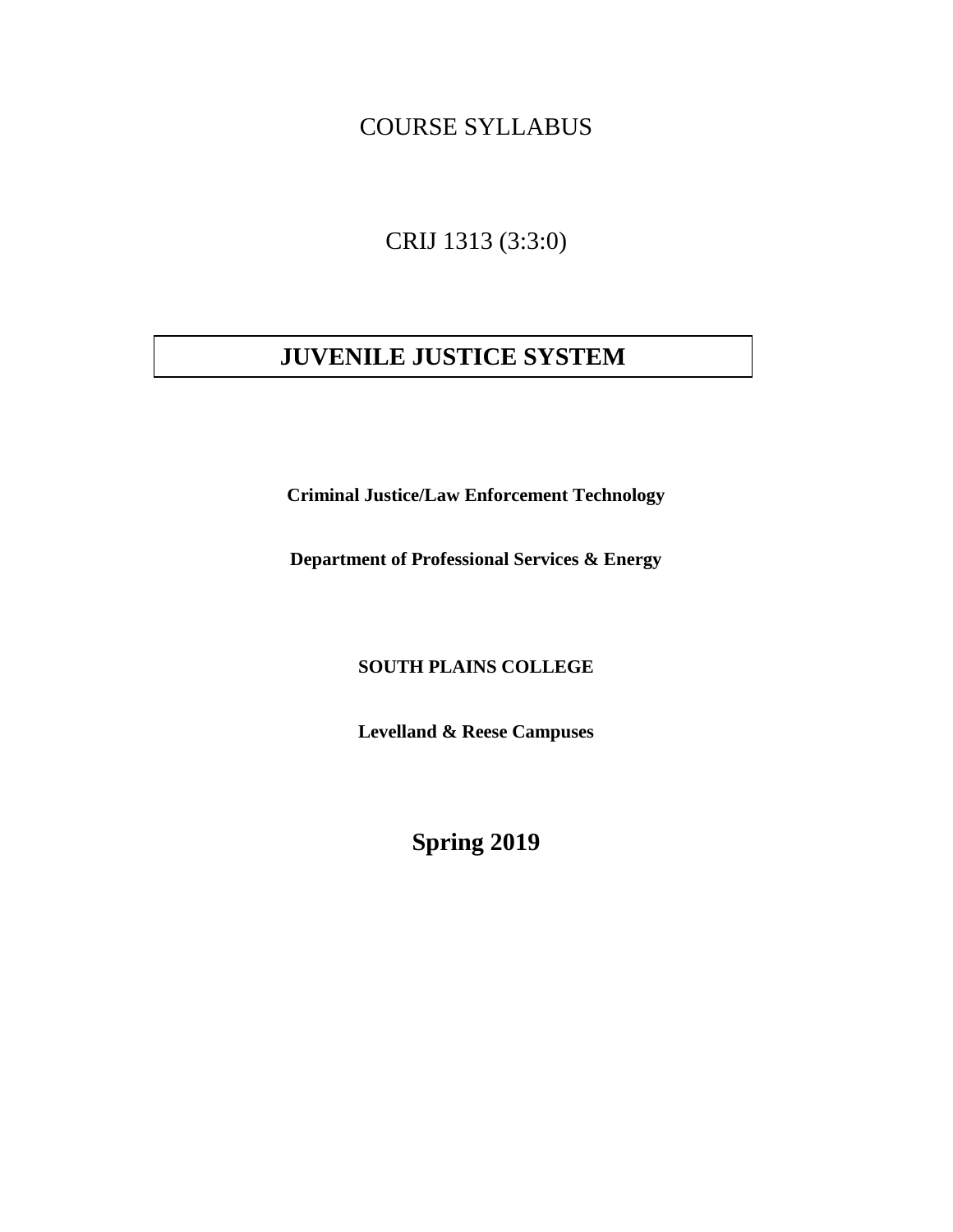**Campus:** \_\_\_\_\_\_\_\_\_\_\_\_Levelland, Texas \_\_\_\_\_\_Reese Center \_\_\_X\_\_ ONLINE

#### **COURSE SYLLABUS**

## **COURSE TITLE: CRIJ 1313 JUVENILE JUSTICE SYSTEM**

| <b>INSTRUCTOR:</b>                                                 | Kenton J. Burns                                                                                                     |  |  |
|--------------------------------------------------------------------|---------------------------------------------------------------------------------------------------------------------|--|--|
| <b>OFFICE LOCATION:</b><br><b>PHONE:</b><br><b>E-MAIL:</b><br>FAX: | Office Number: LE 105<br><b>Levelland Campus</b><br>(806) 716-2357<br>kburns@southplainscollege.edu<br>806 897-5288 |  |  |
| <b>OFFICE HOURS:</b>                                               | Posted on office door;                                                                                              |  |  |
| VISION:                                                            | <b>SOUTH PLAINS COLLEGE IMPROVES EACH</b>                                                                           |  |  |

## I. GENERAL COURSE INFORMATION:

A. Course Description: This course is a study of the juvenile justice process. Topics include specialized juvenile law, role of the juvenile, role of the juvenile courts, role of police agencies, role of correctional agencies and theories. Concerning delinquency. In addition, students will study the history, philosophy, organization, processes and functions of the juvenile justice systems in the United States and Texas. Emphasis is placed on jurisdiction, treatment and juvenile court proceedings in juvenile justice decision making. In addition, students will study child abuse and neglect and how the system is designed to deal with these serious issues.

**STUDENT'S LIFE**

#### II. GENERAL COURSE REQUIREMENTS:

- A. Course Competencies: Upon successful completion of this course, each student will have demonstrated through comprehensive examinations, with a score of 70% or better, a competent understanding of specific elements listed in objective required in this course. Any motor skill competency will meet minimum course evaluations and receive a Pass/Fail grade.
- B. Academic Integrity: It is the goal of the SPC Law Enforcement faculty to foster a spirit of complete honesty and a high standard of integrity in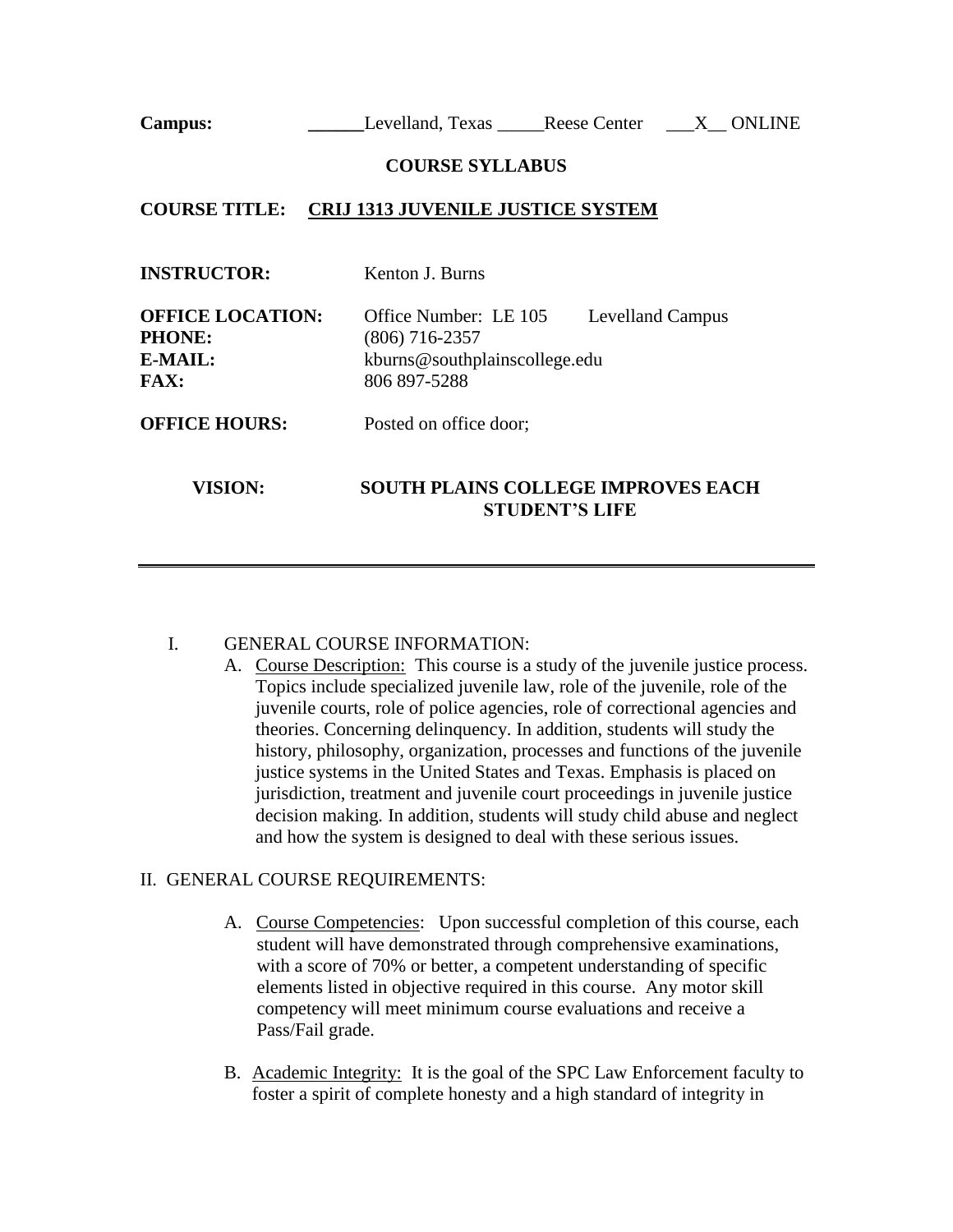education and training endeavors. It is a serious offense for any student to presents as his or her own work that he or she has not honestly performed; such action renders the offender liable to serious consequences that may include suspension from the academy. Students should refer to the SPC General Catalog policy regarding consequences for cheating and plagiarism. (See "Academic Integrity" as well as "Student Conduct" sections in the college catalog.) In some instances, working with other students is encouraged for some assignments and meets SCANS competencies C-9 through C-14. If any student has a question as to whether he or she may work with other students on any assignments, SEEK GUIDANCE FROM THE INSTRUCTOR to ascertain whether or not the student is in compliance with course guidelines.

C. Class Attendance. Students are expected to attend all classes in order to be successful in a course. The student may be administratively withdrawn from the course when absences become excessive as defined in the course syllabus.

When an unavoidable reason for class absence arises, such as illness, an official trip authorized by the college or an official activity, the instructor may permit the student to make up work missed. It is the student's responsibility to complete work missed within a reasonable period of time as determined by the instructor. Students are officially enrolled in all courses for which they pay tuition and fees at the time of registration. Should a student, for any reason, delay in reporting to a class after official enrollment, absences will be attributed to the student from the first class meeting.

Students who enroll in a course but have "Never Attended" by the official census date, as reported by the faculty member, will be administratively dropped by the Office of Admissions and Records. A student who does not meet the attendance requirements of a class as stated in the course syllabus and does not officially withdraw from that course by the official census date of the semester, may be administratively withdrawn from that course and receive a grade of "X" or "F" as determined by the instructor. Instructors are responsible for clearly stating their administrative drop policy in the course syllabus, and it is the student's responsibility to be aware of that policy.

It is the student's responsibility to verify administrative drops for excessive absences through MySPC using his or her student online account. Students must attend and/or participate in all classes for which financial aid is awarded. If it is determined that a student is awarded financial aid for a class or classes in which the student never attended or participated, the financial aid award will be adjusted in accordance with the classes in which the student did attend/participate and the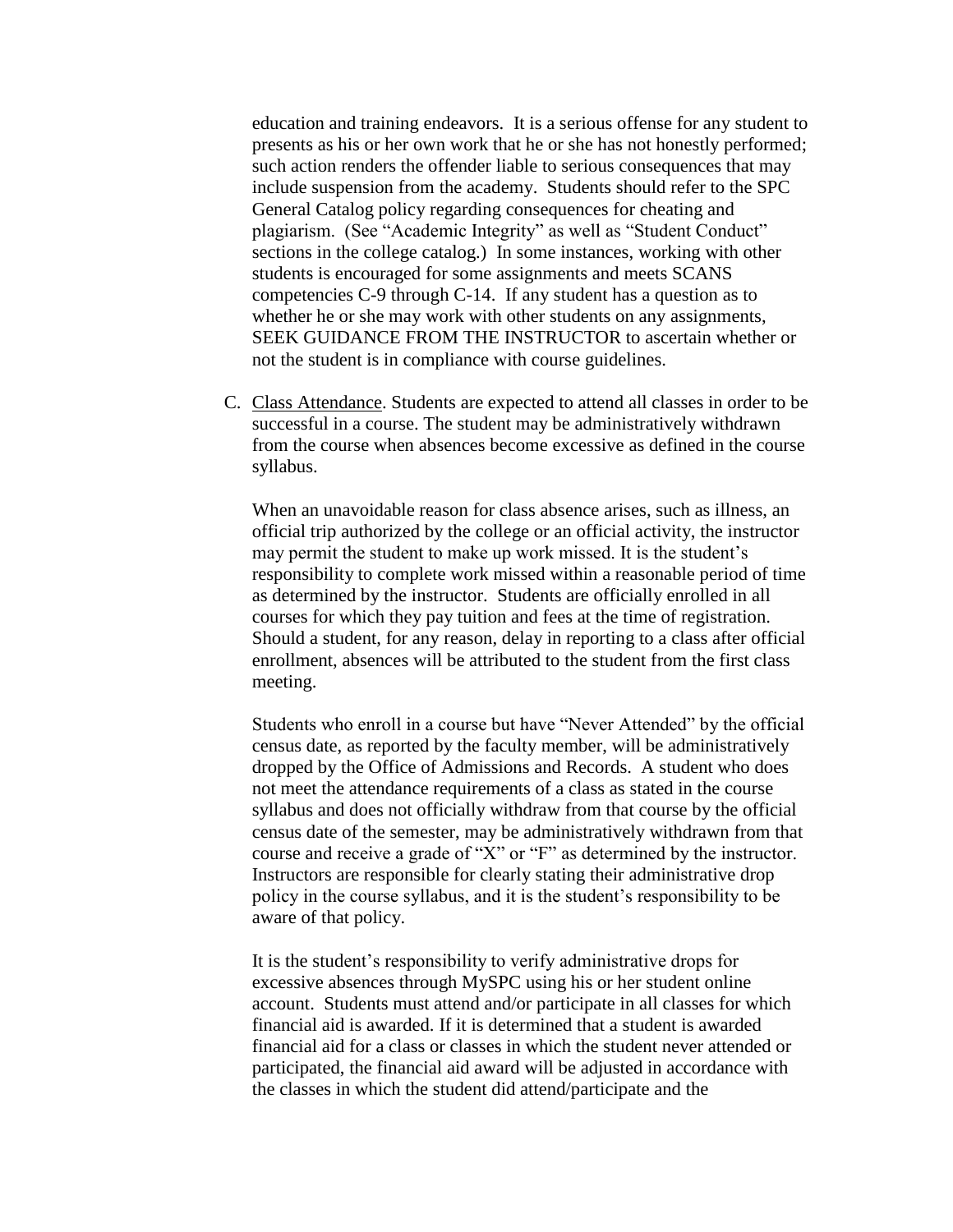Student will owe any balance resulting from the adjustment.

- D. Assignment Policy: All required work must be turned in "on-time" in order that the student may benefit from the corrections and study for future examinations. Assigned outside work is DUE ON THE CLASS PERIOD ASSIGNED BY THE INSTRUCTOR. Late work generally is not acceptable; however, special consideration is subject to instructor discretion for exceptional circumstances. The instructor has sole discretion whether the exception is cleared and whether or not the makeup work is acceptable.
- E. Accommodations: South Plains College strives to accommodate the individual needs of all students in order to enhance their opportunities for success in the context of a comprehensive community college setting. It is the policy of South Plains College to offer all educational and employment opportunities without regard to race, color, national origin, religion, gender, disability or age (SPC Equal Opportunity Policy—

General Catalog). Students with disabilities, including but not limited to physical, psychiatric, or learning disabilities, who wish to request accommodations in this class should notify the Disability Services Office early in the semester so that the appropriate arrangements may be made. In accordance with federal law, a student requesting accommodations must provide acceptable documentation of his/her disability. For more information, call or visit the Disability Services Office at, Reese Center Building 8, 806-716-4675 or the Levelland office at the Disability Services Office in the Student Health & Wellness Office, 806-716-2577.

Diversity Statement: Instructors in the program will establish and support an environment that values and nurtures individual and group differences and encourage engagement and interaction. Understanding and respecting multiple experiences and perspectives will serve to challenge and stimulate all of us to learn about others, about the larger world and about ourselves. Promoting diversity and intellectual exchange will not only mirror society as it is, but also model society as it should and can be so that each person may live in harmony with others.

#### III. SPECIFIC COURSE/INSTRUCTOR REQUIREMENTS:

A. Grading Policy/Procedures/or Other Methods of Evaluation: An accumulative point system will be utilized to determine the final grade that the student will receive for the class.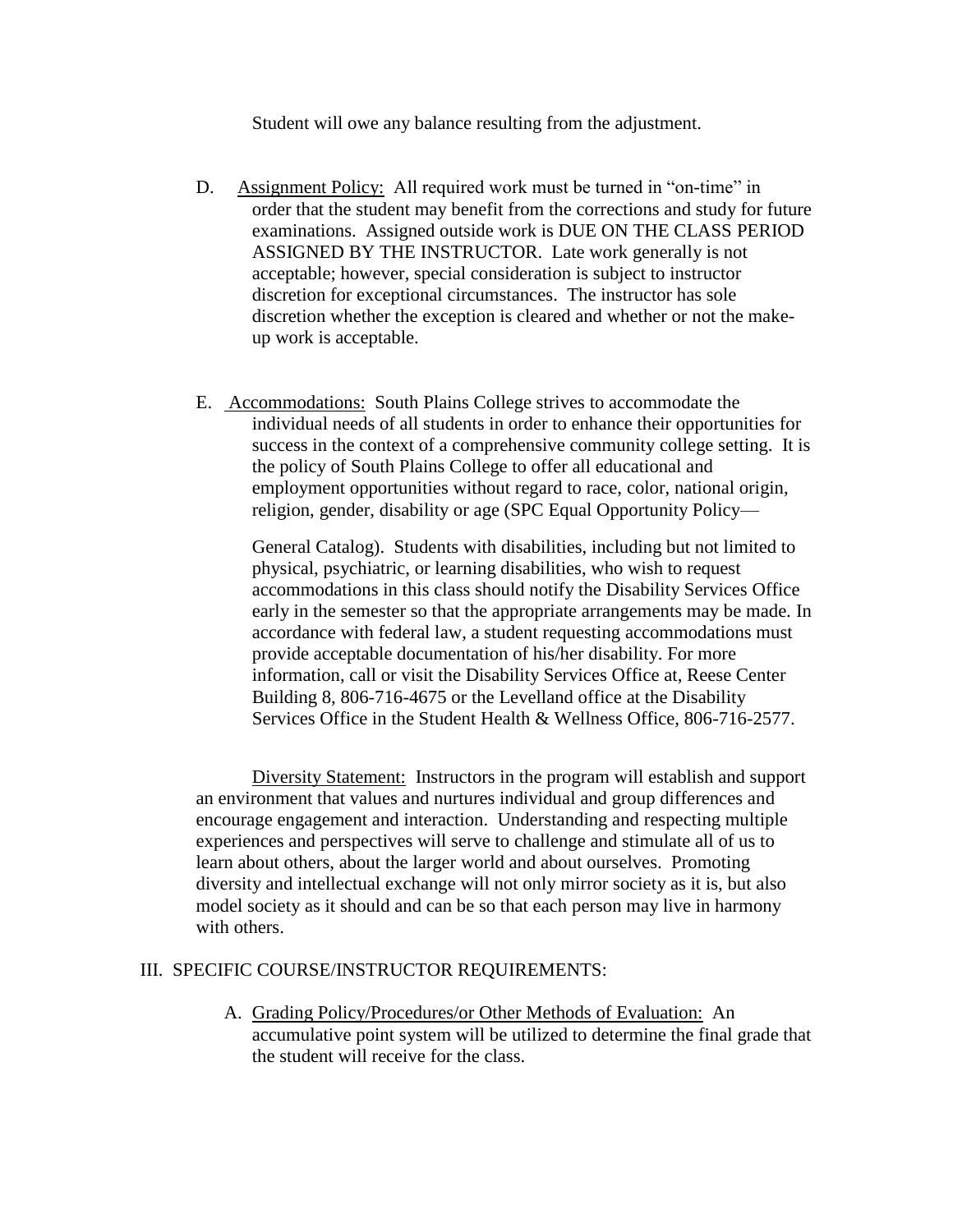The course instructor will give the class specific information of allocation of points and or requirements for course grades.

|                                      | <b>TOTAL</b> |        |
|--------------------------------------|--------------|--------|
| $*3$ Major Exams @ 100 points each = | 300          | points |
| Daily Work Assignments (2 each)  100 |              | points |
|                                      |              | points |
|                                      |              | points |
| Total Points Possible                | 600          | points |

\*Make-up tests may be administered at the discretion of the instructor; students are expected to be present and prepared for all announced examinations.

\*\* Final Examination is required for all students.

| <b>GRADING GUIDELINE:</b>       |     |                             |
|---------------------------------|-----|-----------------------------|
| <b>Total Points Accumulated</b> |     | <b>Grade Earned</b>         |
| 540 to 600 points               | $=$ | A                           |
| 480 to 539 points               |     | B                           |
| 420 to 479 points               |     | $\mathcal{C}_{\mathcal{C}}$ |
| 360 to 419 points               |     | Ð                           |
| 359 or fewer                    |     | F                           |

### B. Textbook and Other Materials:

• Textbook and Other Materials: Authors: Champion, Merlo, and Benekos. THE JUVENILE JUSTICE SYSTEM, Publisher: Pearson.

IV. Course Learning Outcomes: Topics covered in the assigned courses will afford students opportunity to acquire knowledge, skills, and understanding of the following:

- An Overview of Juvenile Justice in the United States
	- o The Juvenile Justice System
	- o Adjudicatory Proceedings
- The History of Juvenile Justice and Origins of the Juvenile Court
	- o The History of Juvenile Courts
	- o Measuring Juvenile Delinquency
- Theories of Delinquency and Intervention Programs
	- o Classical and Biological Theories
	- o Psychological Theories
	- o Sociological Theories